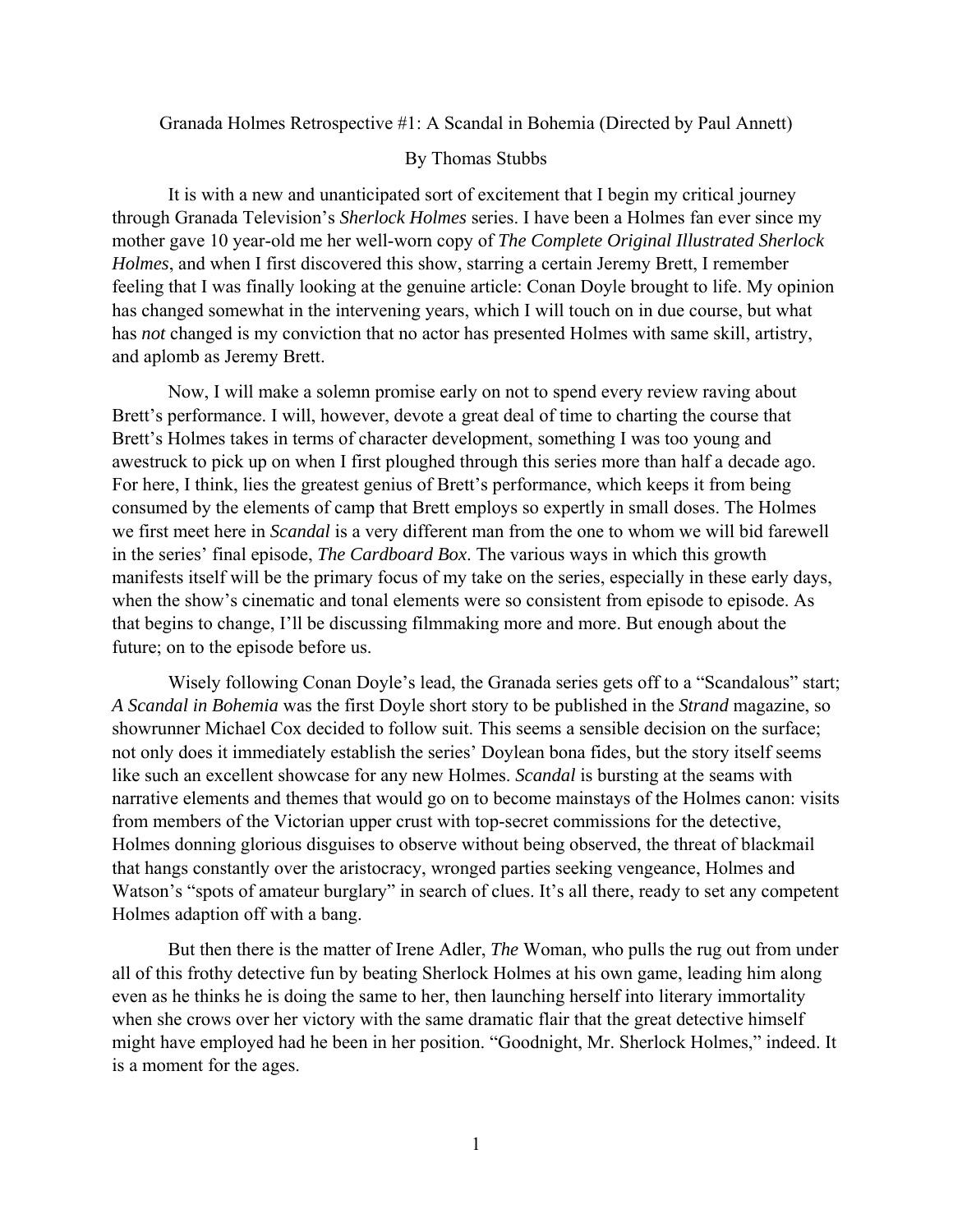The more I think about it, the bolder the decision to start with this story seems, not just for the Granada series, but for Doyle himself, who did it first. Unlike the vaunted creators of almost all of Holmes's successors in literary detection, Sir Arthur had the guts to present his sleuth in all his sparkling brilliance, then allow him to fail. It must have seemed an incredibly risky gambit in 1892, especially as *the* introductory short story, the yardstick against which the remaining 55 would be measured, *Strand* readers' first impression of Doyle's relatively untried characters. It paid off of course, a fact clearly picked up on by the Granada team, who worked hard to highlight the degree to which Holmes's failure brings the dramatic rhythm of the episode to a screeching halt…

 …aided every step of the way by Jeremy Brett's extraordinary performance. I mentioned at the start of this review that Brett's Holmes underwent a remarkable transformation as the series went on, but I have already undersold him; his Holmes undergoes a remarkable transformation *in just this episode*. Screenwriter Alexander Baron employs a masterstroke by lifting Holmes's "my mind rebels at stagnation…" monologue from *The Sign of Four* and placing it at the front end of the program to serve as our introduction to Holmes. And boy, does this Holmes ever think a whole helluva lot of himself. He spends almost the entire episode being so very pleased with how incredibly intelligent he is, holding the characters around him in contempt. He leads poor Watson on about his drug use while expounding on how wonderful he is when his mind is properly employed (though in all fairness, he is altogether kinder to and more inclusive of Watson than I remember from my last viewing of this episode). He giggles merrily at the Bohemian King's troubles which are, in the grand scheme of things, quite petty, though only someone who holds the social dilemmas of the well-to-do in as much contempt as Holmes would dare admit it. He then throws himself into his work, quite confident that the whole business will be cleared up within the week.

 It is only when Irene shows up that Holmes's egotistical bonhomie begins to weaken. Look at the way Brett gazes at Irene when he first encounters her, whilst disguised as the groom. He knows that she is something special, and thereafter his brash confidence seems more put-on, as if to keep growing anxieties at bay. The man laughing hysterically on the steps of 221B after successfully perpetrating his ruse is not merely happy to have won; he had truly feared defeat, and when Irene casually walks by and shatters his entire universe, those fears leap back up to gnaw at him as he bolts inside.

The next morning, the full enormity of his failure crashes down on the detective, and for a moment, he is at a loss. All the intricate plans he had laid depended upon the people concerned behaving as purely mechanical creatures, to whom he could assign definite actions and reactions, but this time, a clever woman managed to brake free. Holmes's tendency to see his clients and adversaries alike as mere pawns in his deductive gamesmanship, stripping them of virtually all their human worth, is a theme that many a Holmes adaption has picked up and run away with over the years. I am not certain that this is as consistent a characteristic of Holmes as many people seem to think, but that is a discussion for another time. Brett's Holmes begins the episode very much in this vein, but the revelation of Irene's triumph over him, coupled with her letter, shake that assumption to its core. Listen to Brett's machine gun delivery falter as he reads aloud